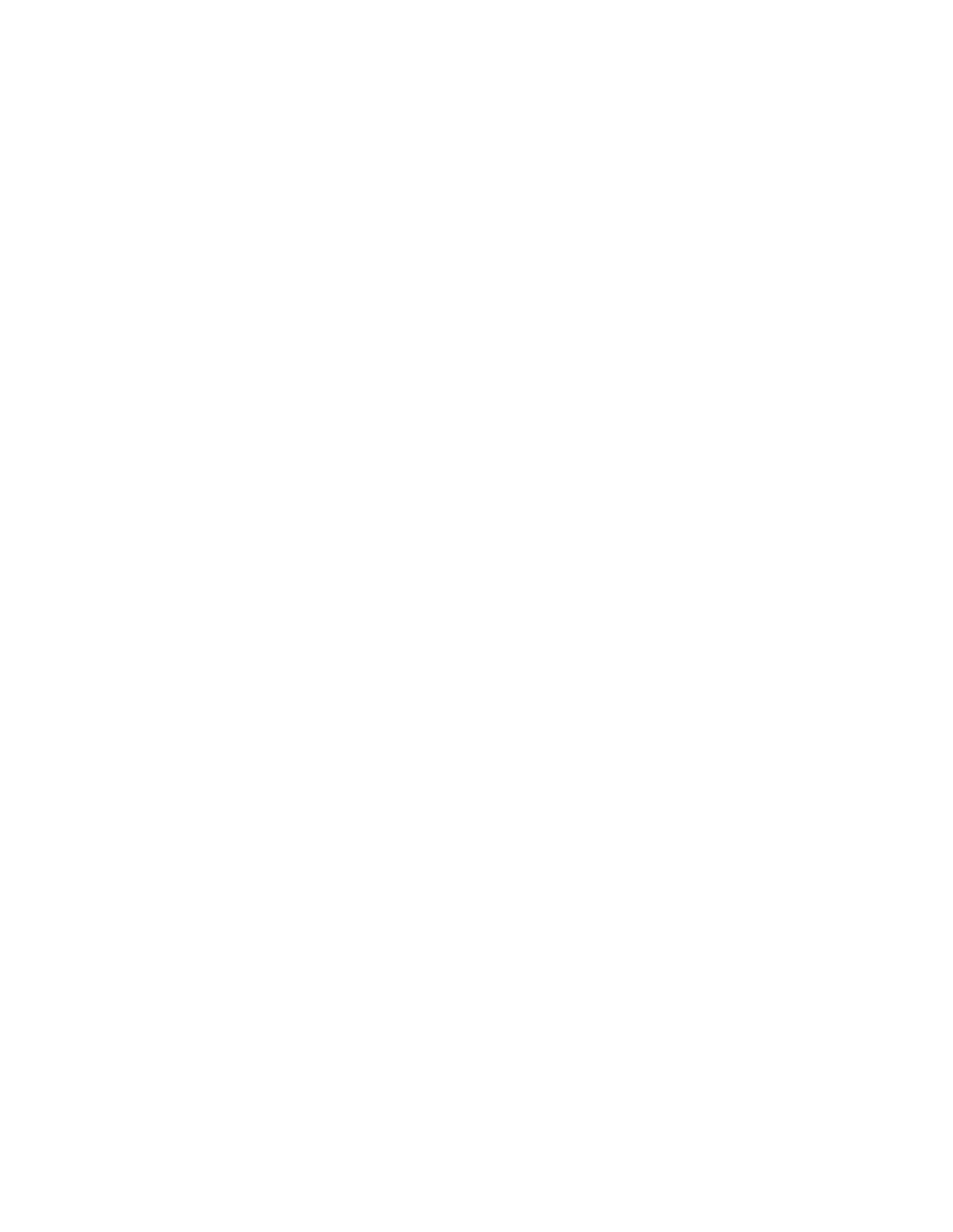<u>SF - 4Base-Scorecard: CHC135 - 09-03-16 - SF 3 @ CHC 2</u><br>• WP: Bumgarner - LP: Arrieta - Sv: Casilla - CHC rec 87-48 - Baez is Top Contributor in CHC loss - Crawford for SF in win



|                  |      |             | CHC135 - 09-03-16 - SF 3 @ CHC 2<br>WP: Bumgarner - LP: Arrieta - Sv: Casilla - CHC rec 87-48 - Baez is Top Contributor in CHC loss - Crawford for SF in win |                         | SF - 4BaseScore - Player 4Score by Batting Order |                |                 |                |                |                |                |  |  |
|------------------|------|-------------|--------------------------------------------------------------------------------------------------------------------------------------------------------------|-------------------------|--------------------------------------------------|----------------|-----------------|----------------|----------------|----------------|----------------|--|--|
|                  |      |             | <b>Bat Order</b>                                                                                                                                             |                         |                                                  |                |                 |                |                |                |                |  |  |
| Player           | Team | Position    | $\mathbf{1}$                                                                                                                                                 | $\overline{2}$          | 3                                                | $\overline{4}$ | 5               | 6              | $\overline{7}$ | 8              | 9              |  |  |
| Crawford         | SF   | SS          |                                                                                                                                                              |                         |                                                  |                | $5\phantom{.0}$ |                |                |                |                |  |  |
| <b>Nunez</b>     | SF   | 3B          |                                                                                                                                                              |                         |                                                  |                |                 |                |                | $\overline{4}$ |                |  |  |
| Pagan            | SF   | LF          |                                                                                                                                                              | $\overline{\mathbf{4}}$ |                                                  |                |                 |                |                |                |                |  |  |
| Panik            | SF   | 2B          |                                                                                                                                                              |                         |                                                  |                |                 | $\overline{4}$ |                |                |                |  |  |
| Pence            | SF   | <b>RF</b>   |                                                                                                                                                              |                         |                                                  | $\overline{4}$ |                 |                |                |                |                |  |  |
| <b>Belt</b>      | SF   | 1B (Err)    |                                                                                                                                                              |                         |                                                  |                |                 |                | $\overline{2}$ |                |                |  |  |
| <b>Bumgarner</b> | SF   | P           |                                                                                                                                                              |                         |                                                  |                |                 |                |                |                | $\overline{1}$ |  |  |
| Parker           | SF   | PH          |                                                                                                                                                              |                         |                                                  |                |                 |                |                |                | $\mathbf{0}$   |  |  |
| Posey            | SF   | $\mathsf C$ |                                                                                                                                                              |                         | $\pmb{0}$                                        |                |                 |                |                |                |                |  |  |
| Span             | SF   | CF          | $\mathbf 0$                                                                                                                                                  |                         |                                                  |                |                 |                |                |                |                |  |  |





**GO** - Meal and Fitness Tracker By Iolo

https://itunes.apple.com/us/app/go-meal-and-fitness-track-er/id785910082?mt=8

## SF - 4Score Box - Player Totals<br>CHC135 - 09-03-16<br>WP: Bumgarner - LP: Arrieta - Sv: Casilla - CHC rec 87-48 - Baez is Top Contributor in CHC loss - Crawford for SF in win

| Player        |      | Team Position | Bat<br>Ord #     | Credit For Run | PA Bases     | <b>BR</b> Bases  | Bases Pushed        | Player 4Score  | Appearances    | Productivity<br>Rate |
|---------------|------|---------------|------------------|----------------|--------------|------------------|---------------------|----------------|----------------|----------------------|
| Crawford      | SF   | SS            | $\,$ 5 $\,$      | 1              | $\mathbf{1}$ | 3                | $\mathbf 0$         | 5              | $\overline{4}$ | 1.250                |
| Nunez         | SF   | 3B            | $\bf 8$          | 1              | $\mathbf{1}$ | $\mathsf 0$      | $\overline{c}$      | $\overline{4}$ | 3              | 1.333                |
| Pagan         | SF   | LF            | $\overline{2}$   | $\pmb{0}$      | 2            | $\overline{2}$   | $\pmb{0}$           | $\overline{4}$ | $\overline{4}$ | 1.000                |
| Panik         | SF   | 2B            | $\,6\,$          | $\pmb{0}$      | $\mathbf{1}$ | 3                | $\mathsf{O}\xspace$ | 4              | $\overline{4}$ | 1.000                |
| Pence         | SF   | <b>RF</b>     | $\overline{4}$   | $\mathbf{1}$   | $\mathbf{1}$ | $\mathsf 0$      | $\overline{2}$      | $\overline{4}$ | 4              | 1.000                |
| Belt          | SF   | 1B (Err)      | $\overline{7}$   | $\mathsf 0$    | $\mathbf{1}$ | $\mathbf{1}$     | $\mathsf{O}\xspace$ | $\overline{2}$ | $\overline{4}$ | 0.500                |
| Bumgarner     | SF   | $\mathsf{P}$  | $\boldsymbol{9}$ | $\pmb{0}$      | $\mathbf{1}$ | $\mathsf 0$      | $\pmb{0}$           | $\mathbf{1}$   | $\overline{2}$ | 0.500                |
| Parker        | SF   | PH            | $9\,$            | $\pmb{0}$      | $\pmb{0}$    | $\pmb{0}$        | $\pmb{0}$           | $\pmb{0}$      | $\mathbf{1}$   | 0.000                |
| Posey         | SF C |               | $\mathsf 3$      | $\mathbf 0$    | $\mathsf 0$  | $\pmb{0}$        | $\mathsf 0$         | $\pmb{0}$      | $\overline{4}$ | 0.000                |
| Span          | SF   | CF            | $\overline{1}$   | $\mathsf 0$    | $\pmb{0}$    | $\mathsf 0$      | $\mathsf{O}\xspace$ | $\mathsf 0$    | $\overline{4}$ | 0.000                |
| <b>Totals</b> |      |               |                  | 3              | 8            | $\boldsymbol{9}$ | $\overline{4}$      | 24             | 34             | 0.706                |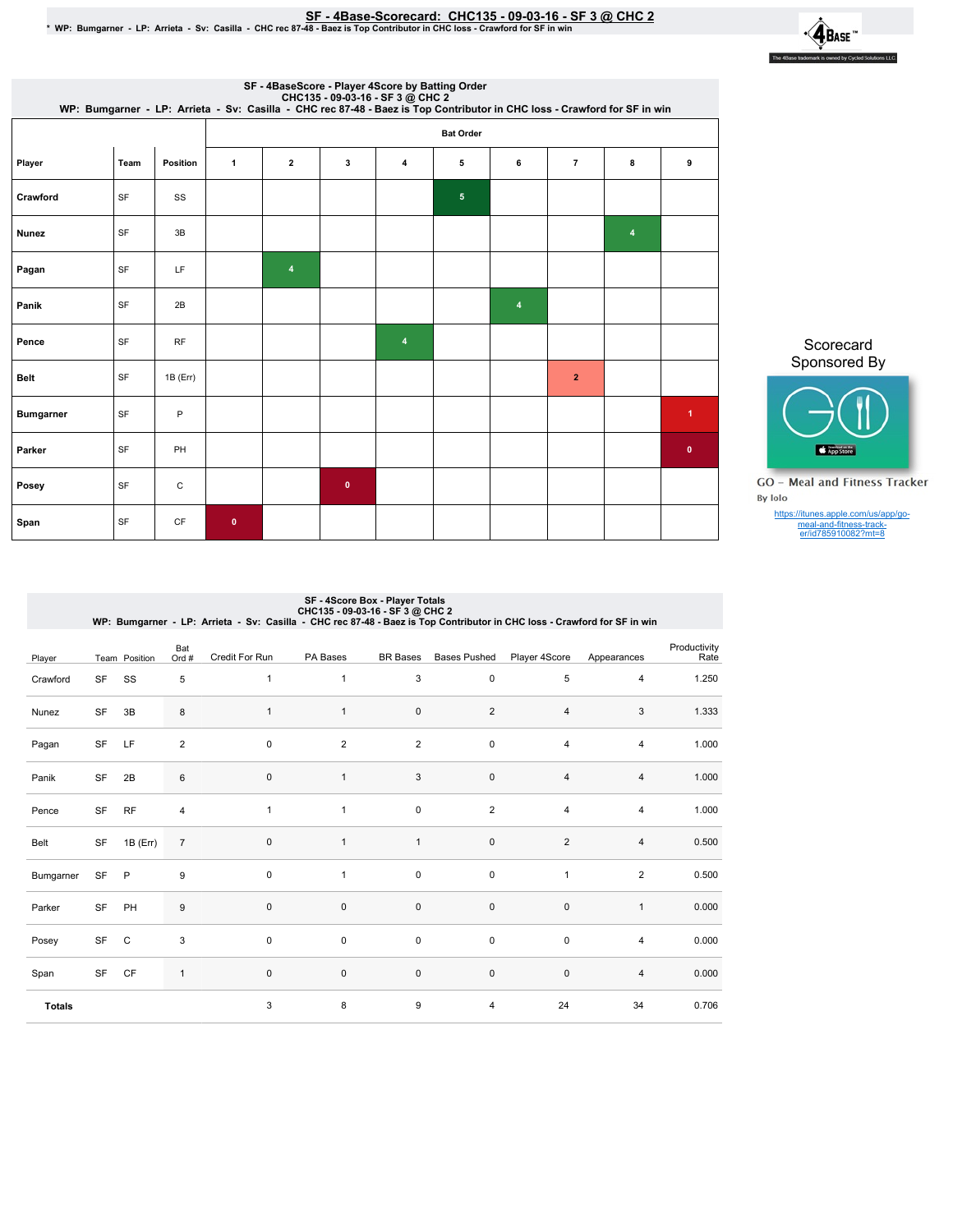|            |      |                  | 6) |  | %DVHSFRUH 30D HU 6FRUHE %DWMQJ 2 UGHU<br>$\begin{array}{cccccc} & & & & 8+8 & & & 6 \\ + & & 8 & + & & 6 & +8 \\ + & 3 & \sqrt{3} & \sqrt{3} & \sqrt{3} & \sqrt{3} & \sqrt{4} & \sqrt{4} & \sqrt{3} & \sqrt{5} \\ + & 3 & \sqrt{6} & \sqrt{3} & \sqrt{3} & \sqrt{4} & \sqrt{4} & \sqrt{5} & \sqrt{5} & \sqrt{5} & \sqrt{5} \\ + & 3 & \sqrt{6} & \sqrt{6} & \sqrt{6} & \sqrt{6} & \sqrt{6} & \sqrt{6} & \sqrt{6} & \sqrt{6} \\ + & 3 & \sqrt{6} & \sqrt{6} & \$ |  |  |
|------------|------|------------------|----|--|-----------------------------------------------------------------------------------------------------------------------------------------------------------------------------------------------------------------------------------------------------------------------------------------------------------------------------------------------------------------------------------------------------------------------------------------------------------------|--|--|
|            |      |                  |    |  | %DW2 UGHU                                                                                                                                                                                                                                                                                                                                                                                                                                                       |  |  |
| 300 HU     | 7HDP | 3 RVIMRQ         |    |  |                                                                                                                                                                                                                                                                                                                                                                                                                                                                 |  |  |
| & UDZ IRUG | 6)   | 66               |    |  |                                                                                                                                                                                                                                                                                                                                                                                                                                                                 |  |  |
| 1 XQH      | 6)   | $\%$             |    |  |                                                                                                                                                                                                                                                                                                                                                                                                                                                                 |  |  |
| 3DJDQ      | 6)   | $\left( \right)$ |    |  |                                                                                                                                                                                                                                                                                                                                                                                                                                                                 |  |  |
| 3DQIN      | 6)   | $\%$             |    |  |                                                                                                                                                                                                                                                                                                                                                                                                                                                                 |  |  |
| 3HQFH      | 6)   | 5)               |    |  |                                                                                                                                                                                                                                                                                                                                                                                                                                                                 |  |  |
| %HOW       | 6)   | % (W             |    |  |                                                                                                                                                                                                                                                                                                                                                                                                                                                                 |  |  |
| %XP JDUCHU | 6)   | 3                |    |  |                                                                                                                                                                                                                                                                                                                                                                                                                                                                 |  |  |
| 3DUNHU     | 6)   | $3+$             |    |  |                                                                                                                                                                                                                                                                                                                                                                                                                                                                 |  |  |
| 3RVH       | 6)   | &                |    |  |                                                                                                                                                                                                                                                                                                                                                                                                                                                                 |  |  |
| 6SDQ       | 6)   | &)               |    |  |                                                                                                                                                                                                                                                                                                                                                                                                                                                                 |  |  |

<u>WICHYDSSOHFRPXVDSSJR</u><br><u>PHDCDOGILIKAHWWDFN</u><br><u>HUIG "PW</u>

|              |    |                  |                        |                  | 6)<br>$8 + 8$<br>: 3 % XPJDLQHU /3 \$ULLHMD 6Y &DVLQDD & +& UHF | 6 FRUH%R[ 300\HU7RW00Y<br>6) # $8+8$ |                                               | %DH IV 7RS & ROMMEXWRULQ & + & ORVV & UDZ IRUGIRU6) LQ ZLQ |                    |
|--------------|----|------------------|------------------------|------------------|-----------------------------------------------------------------|--------------------------------------|-----------------------------------------------|------------------------------------------------------------|--------------------|
| 30 NU        |    | 7HDP 3RVMLIRQ    | %DW<br>$2 \, \text{L}$ | & UHGLIV) RU5 XQ | 3\$ %DVHV                                                       |                                      | %5 %DVHV %DVHV3XVKHG 300 HU6FRUH \$SSHDUDGFHV |                                                            | 3 URGXFWYUW<br>5DM |
| & UDZ IRUG   | 6) | 66               |                        |                  |                                                                 |                                      |                                               |                                                            |                    |
| 1 XQH        | 6) | %                |                        |                  |                                                                 |                                      |                                               |                                                            |                    |
| 3DJDQ        | 6) | $\left( \right)$ |                        |                  |                                                                 |                                      |                                               |                                                            |                    |
| 3DQIN        | 6) | $\%$             |                        |                  |                                                                 |                                      |                                               |                                                            |                    |
| 3HQHH        | 6) | 5)               |                        |                  |                                                                 |                                      |                                               |                                                            |                    |
| %HOW         | 6) | % (W             |                        |                  |                                                                 |                                      |                                               |                                                            |                    |
| %XPJDLQHU 6) |    | 3                |                        |                  |                                                                 |                                      |                                               |                                                            |                    |
| 3DUN-U       | 6) | $3+$             |                        |                  |                                                                 |                                      |                                               |                                                            |                    |
| 3RVH         | 6) | &                |                        |                  |                                                                 |                                      |                                               |                                                            |                    |
| 6 SDQ        | 6) | &)               |                        |                  |                                                                 |                                      |                                               |                                                            |                    |
| 7RWDOV       |    |                  |                        |                  |                                                                 |                                      |                                               |                                                            |                    |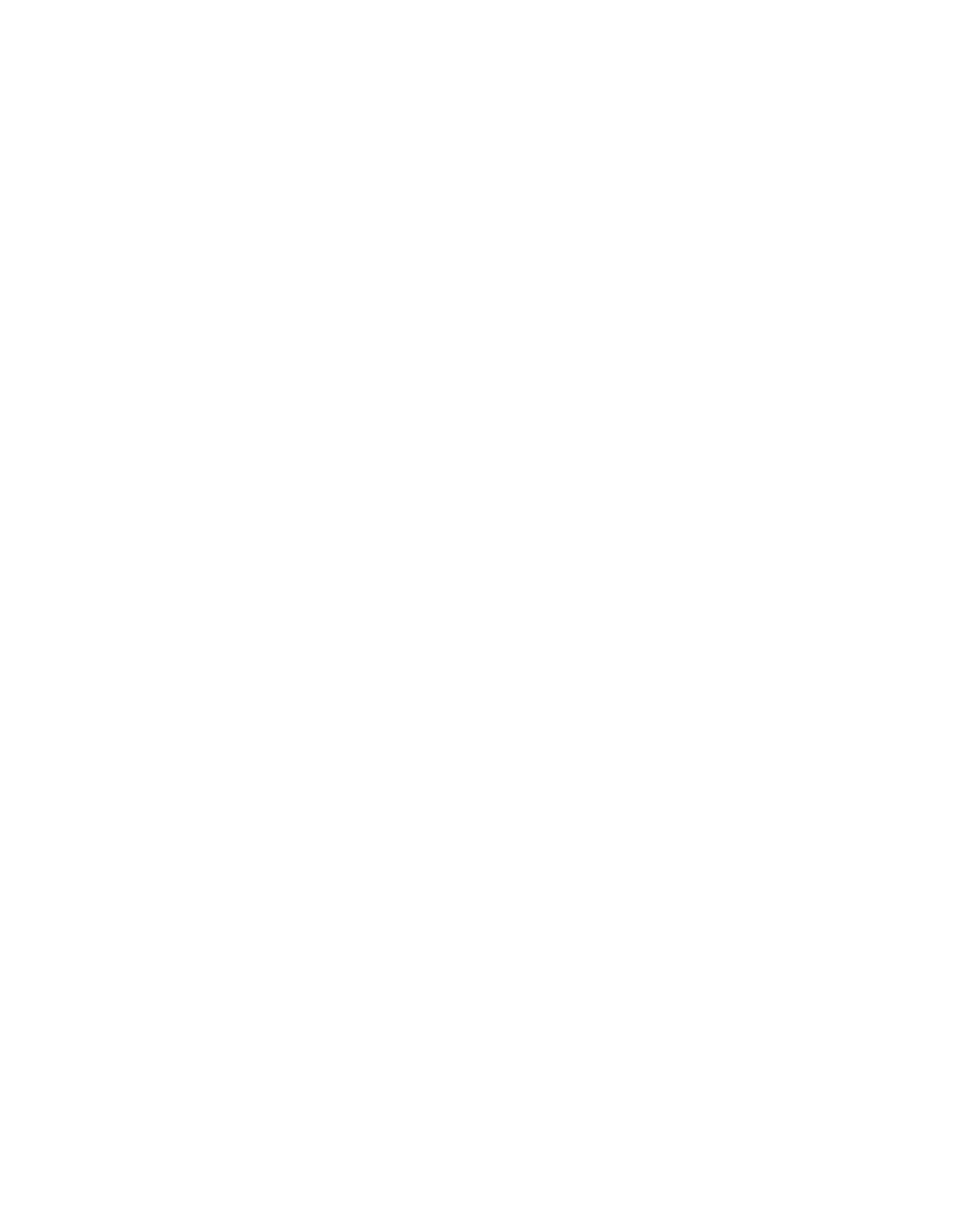## Bat Order | Player | Inning | PlayText | LOBStatus Credit For Run PA Bases BR Bases Bases Pushed Player 4Score 1 Span 01 K 03 K 05 4-3 07 4-3 **Player Totals** 2 Pagan 01 9.Double 03 7 05 5 08 8 **Player Totals** 3 Posey 01 K 03 1-3 05 6-3 08 9 **Player Totals** 4 Pence 01 | 5-Err | Left on 1st 04 K 06 6-3 08 5-3 **Player Totals** 5 Crawford 01 6U 04 4-3 06 8.Single+2ndSB+3rdSB +HomeWP 09 6-3 **Player Totals** 6 Panik 02 9 04 8.Single +2ndWP +3rdPB 06 K 09 8 **Player Totals** 7 Belt 02 K 04 | Walk Left on 2nd 06 K 09 8 **Player Totals** 8 Nunez 02 3U 04 9.Single Left on 1st 07 K **Player Totals** 9 Bumgarner 03 | Walk Left on 1st 04 6-4 **Player Totals** Parker 07 9 **Player Totals Grand Total** 0 0 0 0 0 0 0 0 0 0 0 0 0 0 0 0 0 0 0 0 0 0 0 0  $\overline{0}$   $\overline{0}$   $\overline{0}$   $\overline{0}$   $\overline{0}$   $\overline{0}$   $\overline{0}$  $0 \qquad \qquad 2 \qquad \qquad 2 \qquad \qquad 0 \qquad \qquad 4$ 0 0 0 0 0 0 0 0 0 0 0 0 0 0 0 0 0 0 0 2 2 0 4 0 0 0 0 0 0 0 0 0 0 0 0 0 0 0 0 0 0 0 0 0 0 0 0  $\overline{0}$   $\overline{0}$   $\overline{0}$   $\overline{0}$   $\overline{0}$   $\overline{0}$   $\overline{0}$ 1 1 0 2 4 0 0 0 0 0 0 0 0 0 0 0 0 0 0 0 0 0 0 1  $\begin{array}{ccc} 1 & 1 & 0 & 2 & 4 \end{array}$ 0 0 0 0 0 0 0 0 0 0 0 0 1 1 3 0 5 0 0 0 0 0 0  $\frac{1}{1}$   $\frac{3}{1}$   $\frac{0}{5}$ 0 0 0 0 0 0 0 1 3 0 4 0 0 0 0 0 0 0 0 0 0 0 0  $\boxed{0}$  1  $\boxed{3}$   $\boxed{0}$  4 0 0 0 0 0 0 0 1 1 0 2 0 0 0 0 0 0 0 0 0 0 0 0 0 1 1 0 2 0 0 0 0 0 0 1 1 0 2 4 0 0 0 0 0 0 1 1 0 2 4 0 0 0 1 0 0 0 0 0 0  $\Omega$  1 0 0  $\Omega$  1 0 0 0 0 0 0  $\overline{0}$   $\overline{0}$   $\overline{0}$   $\overline{0}$   $\overline{0}$   $\overline{0}$   $\overline{0}$  $\frac{3}{2}$  8 9 4 24 Detail by Bat Order/Player

## SF - 4Base-Scorecard: CHC135 - 09-03-16 - SF 3 @ CHC 2

\* WP: Bumgarner-LP: Arrieta- Sv: Casilla- CHC rec 87-48 - Baez is Top Contributor in CHC loss - Crawford for SF in win